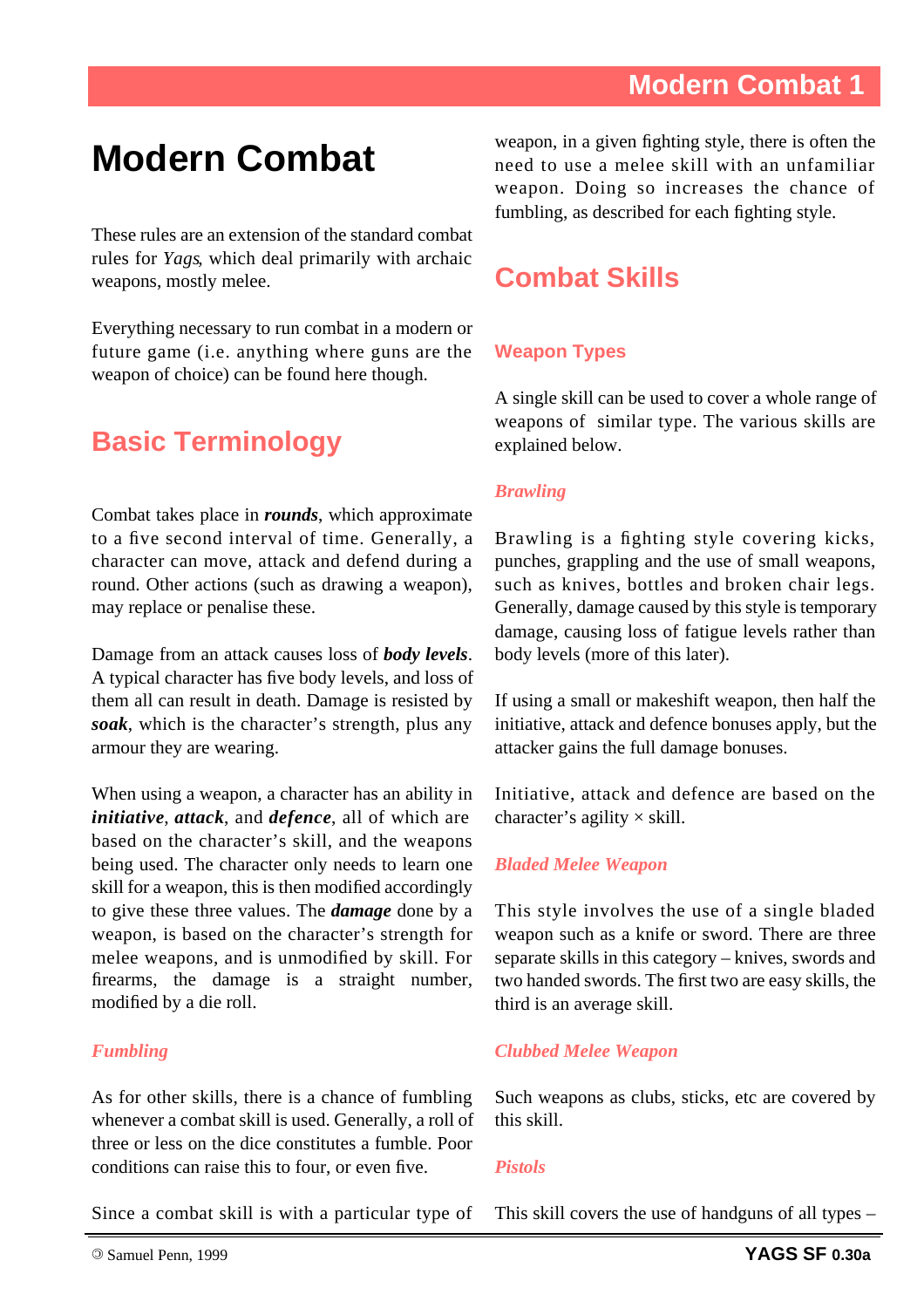slug throwers, PPG pistols, laser pistols and gauss needle guns. It is an *average* skill, and though it does cover all weapon types, the GM may impose a penalty the fi rst time an entirely new type of pistol is used.

#### *Rifles*

The same as for pistols, but covers rifles of all types.

#### **Weapon Statistics**

The *melee weapons* and *firearms* tables list the available weapons, together with their statistics. An explanation of the columns in the table are given below.

#### *Initiative (Init)*

The weapon's initiative adds to the agility  $\times$  skill of the user. It is based on both the speed, and the reach of the weapon, so people with long weapons such as spears, tend to have an advantage over opponents with shorter weapons. For fi rearms, the initiative measures how bulky the weapon is, and how quickly it can be brought to bare on a target.

#### *Attack (Attk)*

This represents the accuracy and effectiveness of the weapon at hitting the target, either through speed or mass for melee weapons, and from accuracy for fi rearms. The bonus adds to the dexterity  $\times$  skill of the user.

#### *Defence (Dfn)*

The defensive bonus of the weapon represents how good it is at both parrying, and keeping opponents outside the reach of their weapons. It adds to the dexterity  $\times$  skill of the user. Firearms cannot be used in a defensive fashion (if they are used to parry with, treat them as a knife, club or quarterstaff, and assume there's a good chance that they will get damaged).

| <b>Melee Weapon Statistics</b> |             |       |               |       |                |  |  |  |
|--------------------------------|-------------|-------|---------------|-------|----------------|--|--|--|
| Weapon                         | <i>Init</i> |       | Attk Defn Dmg |       | Str            |  |  |  |
| Club                           | $+5$        | $+6$  | $+5$          | $+8$  | 10             |  |  |  |
| Dagger                         | $+6$        | $+5$  | $+4$          | $+5$  | 6              |  |  |  |
| Fist/kick                      | $+2$        | $+0$  | $+0$          | $+0$  |                |  |  |  |
| Great sword                    | $+18$       | $+18$ | $+8$          | $+20$ | 24             |  |  |  |
| Knife                          | $+4$        | $+3$  | $+2$          | $+2$  | $\overline{A}$ |  |  |  |
| Quarterstaff                   | $+14$       | $+10$ | $+12.$        | $+8$  | 12             |  |  |  |
| Sword                          | $+9$        | $+12$ | $+8$          | $+12$ | 14             |  |  |  |

#### *Damage (Dmg)*

The weapon's damage bonus adds to the raw strength of the user (unaffected by skill) for melee weapons, or is a straight value for fi rearms.

#### *Strength (Str)*

This is the minimum strength requirement to use the weapon. If a two-handed melee weapon is being used in two hands, then add 50% again to the user's strength. If the user does not have suffi cient strength, then for every point below the required minimum, there is a -2 penalty to initiative, attack, defence and damage.

#### **Armour**

While weapons allow you to hurt the other guy, armour will prevent him from hurting you – or at least make sure that it doesn't hurt quite so much.

#### *Soak*

Everyone has an ability to resist some damage,

|                      | <b>Half</b> | <b>Full</b>                  |
|----------------------|-------------|------------------------------|
| <b>Armour</b>        |             | <b>Protection Protection</b> |
| Quilted/Fur          | 3           | 5                            |
| <b>Heavy</b> leather | 4           | 9                            |
| Light body armour    | 4           | 9                            |
| Heavy body armour    | 8           | 15                           |
| <b>Battle dress</b>  | 12          | 25                           |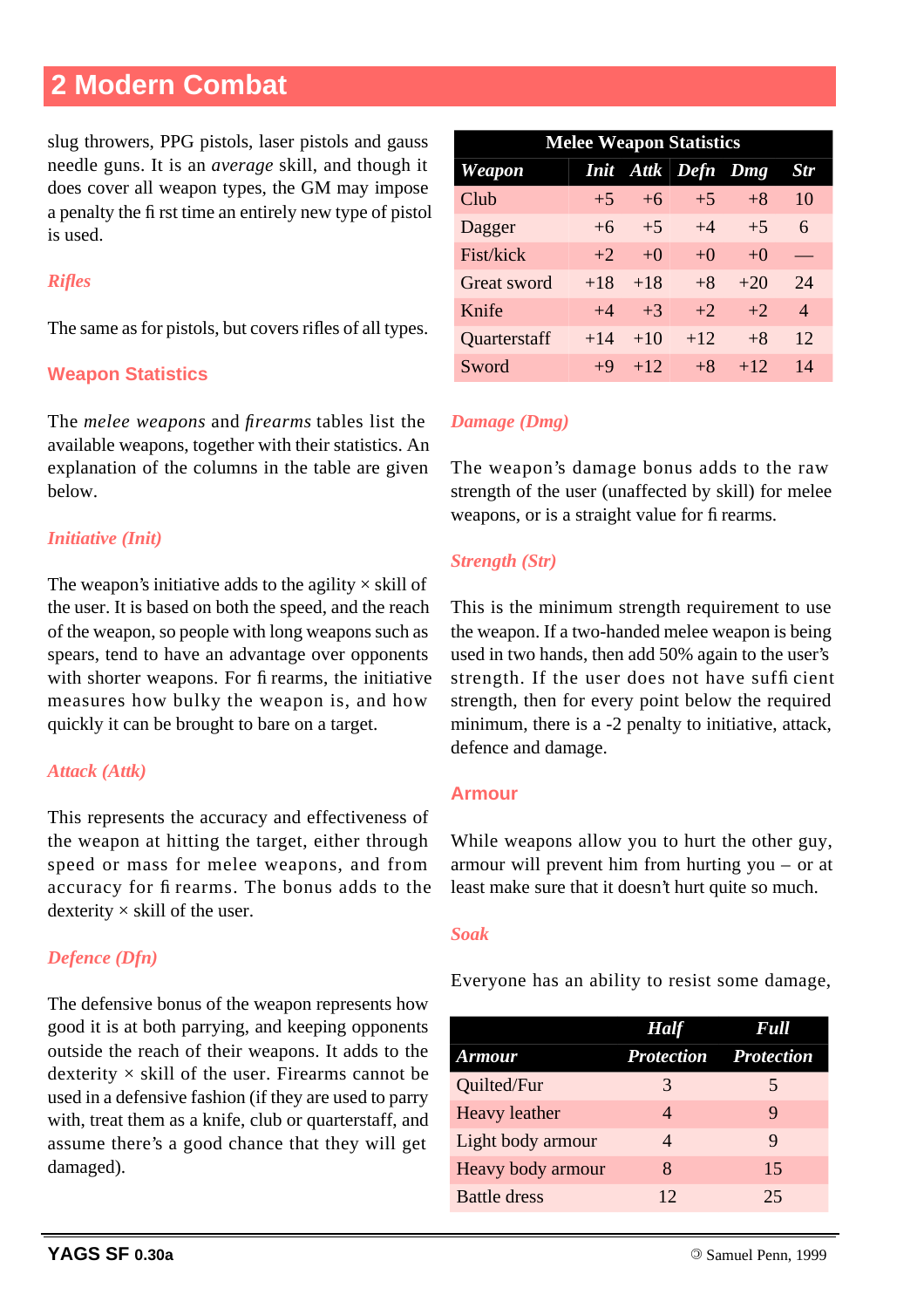| <b>Firearms</b>        |             |       |     |                |             |                       |           |           |                |                  |                |      |
|------------------------|-------------|-------|-----|----------------|-------------|-----------------------|-----------|-----------|----------------|------------------|----------------|------|
| Weapon                 | <i>Init</i> | Attk  | Dmg | <b>Str</b>     | <b>Size</b> |                       | RoF Shots | Recoil LC |                | $\boldsymbol{S}$ | $\overline{M}$ | L    |
| <b>Kinetic</b>         |             |       |     |                |             |                       |           |           |                |                  |                |      |
| Light pistol           | $+12$       | $+6$  | 12  | 6              | S           | $\sim$                | 15        | $-2$      | 3              | 50               | 200            | 600  |
| Heavy pistol           | $+9$        | $+5$  | 16  | 8              | S           | $\sim$                | 9         | $-4$      | 3              | 70               | 300            | 800  |
| Shotgun                | $+8$        | $+20$ | 20  | 10             | M           | $\sim$                | 10        | $-3$      | $\overline{3}$ | 10               | 25             | 40   |
| <b>Assualt rifle</b>   | $+9$        | $+12$ | 20  | 10             | M           | 50                    | 30        | $-2$      | 1              | 100              | 400            | 1000 |
| Sniper rifle           | $+7$        | $+16$ | 25  | 12             | L           | $\tilde{\phantom{a}}$ | 24        | $-4$      | $\overline{2}$ | 200              | 800            | 2500 |
| <b>Lasers</b>          |             |       |     |                |             |                       |           |           |                |                  |                |      |
| Laser rifle            | $+5$        | $+20$ | 30  | $\overline{7}$ | L           | $\mathbf{1}$          | 8         |           | $\mathbf{1}$   | 500              | 2000           | 8000 |
| <b>Plasma</b>          |             |       |     |                |             |                       |           |           |                |                  |                |      |
| <b>Civilian Pistol</b> | $+10$       | $+8$  | 14  | 6              | S           | $\sim$                | 25        | $-1$      | 3              | 30               | 120            | 300  |
| <b>Military Pistol</b> | $+10$       | $+6$  | 17  | 6              | S           | $\sim$                | 20        | $-1$      | $\overline{2}$ | 50               | 200            | 500  |
| <b>Assualt Rifle</b>   | $+7$        | $+12$ | 25  | 10             | M           | 50                    | 60        | $-2$      | 1              | 100              | 300            | 700  |

whether they're wearing armour or not, and this is called their *soak*. Normally, soak is equal to the character's strength. When damage is rolled for a weapon, the target's soak is subtracted from that roll (the target does *not* get a dice roll to add to their soak score).

to this however.

# **The Combat Round**

Armour has a protective value which gives a bonus to soak (the *Protection* value in the table). Simply, the more armour you have, the more damage is required to hurt you.

Armour comes in *half* and *full* varieties, and merely represents the amount of the body which is covered. Since there is no hit location system, exactly what body parts are covered is not that important.

#### *Very High Strengths*

Normally, a creature's base soak is equal to their strength, but this is only true for strengths of 25 or lower.

A strength of 25 gives a soak of 25. For every full fi ve points of strength beyond that, there is  $a +1$ increase in soak. So a strength of 25 to 29 gives a soak of 25, 30 to 34 gives a soak of 26 and so on.

Combat is divided into *rounds* each lasting approximately fi ve seconds. At the beginning of each round, the players declare what their characters are doing (and the GM decides what the NPCs are doing).

#### **Initiative**

Characters who are involved in fi ghting each other then roll for initiative. The initiative of a character is equal to their agility  $\times$  weapon skill, plus the initiative modifi ers of their weapons, plus 2d10!. The highest initiative acts fi rst.

Every character gains an attack and a defence. The attack is based on dexterity  $\times$  weapon skill plus weapon modifi ers, as is the defence.

If the attack roll equals or exceeds the defence, then a successful attack has been made, and the attacker should determine damage.

Creatures may still have natural armour which adds

If the defender is still standing after the fi rst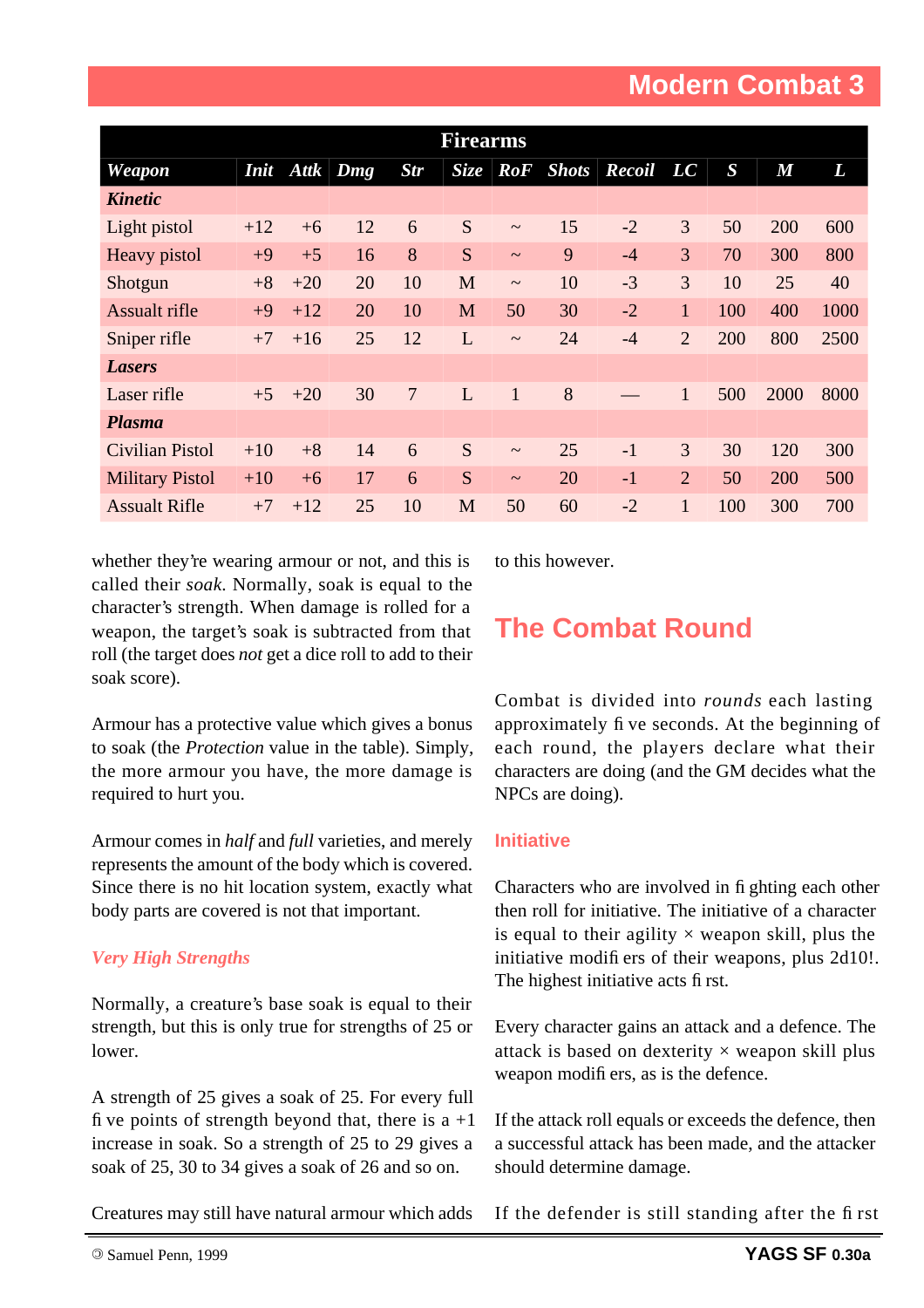character has made their attack, then the loser of initiative attacks back, and the fi rst character defends.

#### *Melee Combat*

If a target is not defending against a melee attack then there is a base diffi culty of 15 to hit them. This base of 15 is also a minimum defence value for any character, however bad their defence was.

#### *Ranged Combat*

Using fi rearms or other ranged attacks against a target uses a varying minimum diffi culty, depending on the range.

| <b>Range Difficulties</b> |                   |  |  |  |  |  |
|---------------------------|-------------------|--|--|--|--|--|
| Range (metres)            | <b>Difficulty</b> |  |  |  |  |  |
| 2 <sub>m</sub>            | 10                |  |  |  |  |  |
| 5 <sub>m</sub>            | 15                |  |  |  |  |  |
| $25 \text{ m}$            | 20                |  |  |  |  |  |
| 50 <sub>m</sub>           | 25                |  |  |  |  |  |
| $100 \text{ m}$           | 30                |  |  |  |  |  |
| $200 \text{ m}$           | 40                |  |  |  |  |  |
| 300 m                     | 50                |  |  |  |  |  |
| $500 \text{ m}$           | 60                |  |  |  |  |  |
| each $\times$ 2 to range  | further $+10$     |  |  |  |  |  |

Missile weapons also have range categories themselves – short, medium and long range – which reflect limitations inherent in the weapon. At short range, attacks are unmodifi ed. At medium range, there is a further  $+5$  to the attack difficulty, and damage is reduced by 5. At long range, there is  $+15$ to the diffi culty, and damage is reduced by 10.

#### **Damage**

Damage from melee weapons is based on the strength of the user, plus the damage bonus of the weapon, plus 2d10!. Firearms have a straight damage value, plus 2d10!.

The soak of the target is subtracted from this damage roll, and if the fi nal result is zero or greater, then compare to the following chart.

| <b>Modified</b><br>Damage | Wounds         | <b>Penalty</b> |
|---------------------------|----------------|----------------|
| $\mathbf{0}$              | Stunned        | $\ast$         |
| $1 - 5$                   | $1$ (Hurt)     | $\Omega$       |
| $6 - 10$                  | $2$ (Light)    | $-2$           |
| $11 - 15$                 | 3 (Medium)     | $-4$           |
| $16 - 20$                 | 4 (Serious)    | $-7$           |
| $21 - 25$                 | 5 (Critical)   | $-10$          |
| $26 - 30$                 | 6 (Fatal)      | $-15$          |
| $31 +$                    | <i>Special</i> | <i>Special</i> |

A stunned character gains one level of short term fatigue. A character who is wounded several times, adds their wounds together, so two *light* wounds become a single *serious* wound.

A wounded character immediately suffers the penalties for being at their new wound level. Unless a character is critically or fatally wounded, then they may continue with their actions, albeit at penalty.

#### *Critically Injured Characters*

A character who is *critically* injured or worse is at risk of passing out, or dying.

Immediately a character becomes critically wounded, they must make a health  $\times$  stamina roll of 20+ to remain conscious. This roll has a fumble chance of 7, so even characters with a high stamina can be taken out by such a blow.

For simplicity, GMs may wish to rule that unimportant NPCs are automatically taken out of the fi ght as soon as they become critically injured.

#### *Fatally Injured Characters*

If a character's wound level reaches *fatal*, then a stamina roll must be made similar to being critically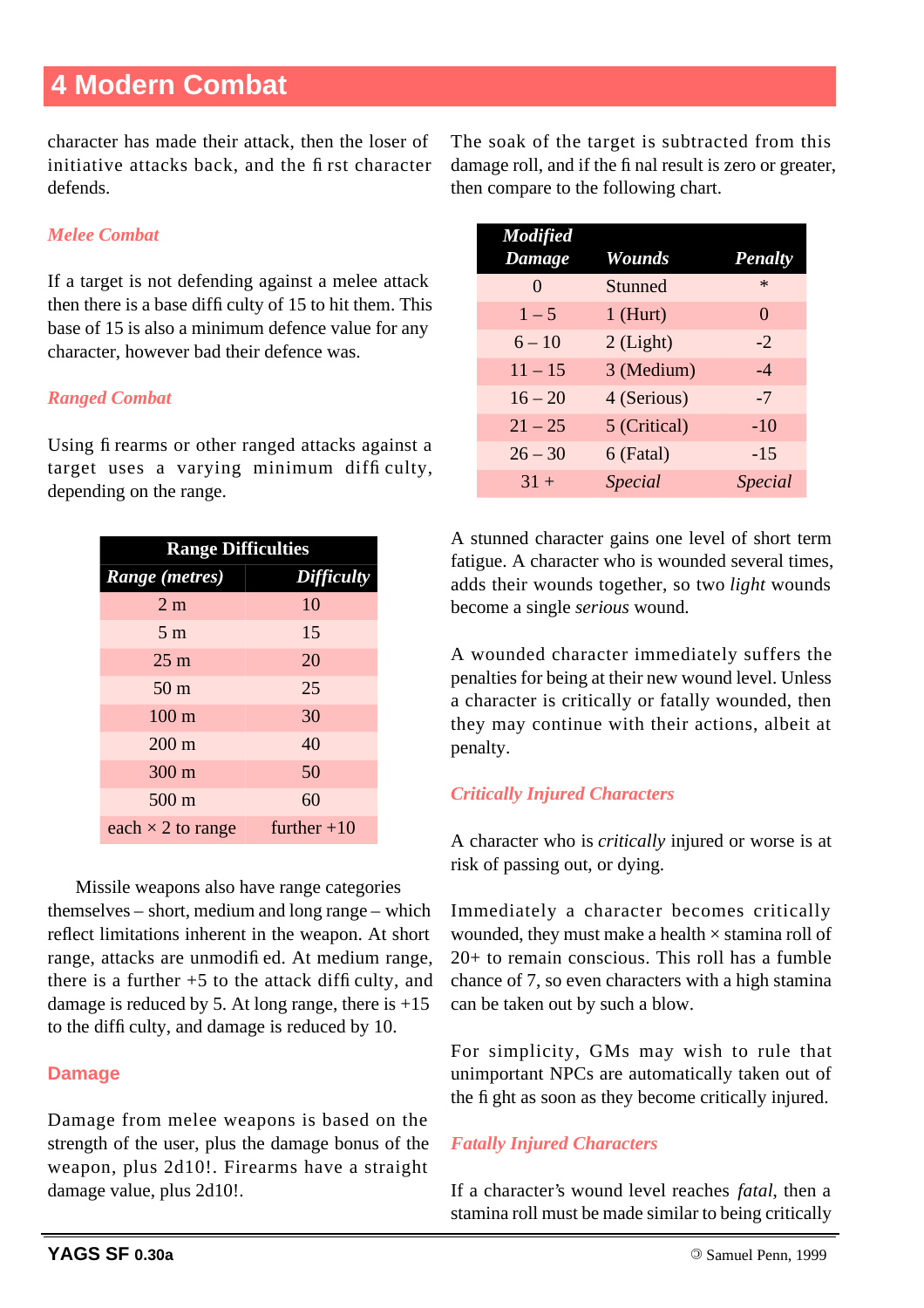injured, except that failure means death. If the roll was 20+, but less than 30, then the character is alive, but unconscious. A fumble in this situation means instant death.

A character who is taken to fatal wounds from a wound level lower than critical, does *not* roll for both being critically and fatally wounded, only for being fatally wounded.

If a fatally wounded character is still conscious, then at the end of every round they exert themselves, they must make another roll, as above, with a chance of death or unconsciousness.

A conscious character who does not exert himself (i.e. becomes one with the ground) still has to roll each round, but failure (including a fumble) only ever results in unconsciousness.

A roll is not required at the end of the round in which a character becomes fatally wounded.

After falling unconscious because of a fatal wound, then a character must continue to roll 20+ each minute (with a fumble chance at a more normal 4). A failure means that they die. They have to keep on rolling until they either die, or are tended to by someone with the *first aid* skill.

#### *Beyond Fatal*

There is no wound category beyond being fatally wounded. If a character is ever taken to 'beyond fatal' (including if they take another wound when they are already fatally wounded), then they must make a stamina check as if they had just been fatally wounded, but with a fumble chance of  $+2$  per wound level beyond fatal. They are still considered to be at a wound level of *fatal* though.

If they are ever taken to *fatal* wounds in a single blow (i.e. 6 or more body categories of damage), then the base fumble chance becomes 15, rather than 7, for the initial survival roll.

#### *Automatic Death*

If a person is unconscious, or otherwise incapable of defending, then they can be automatically killed by someone who spends the round doing nothing else. The actual strike occurs after all other actions. This can happen even in the midst of combat, but if the killer wishes to defend that round as well, they must make an attack and damage roll as normal.

Commonsense of course prevails if the would-be attacker does not have the likely means of being able to fi nish the job.

### **Special Attacks**

Instead of making a normal attack, before initiative is determined, a character can opt to make one special attack. Generally these can be made with any type of weapon and with any fi ghting style, though the GM may rule against their use in some circumstances.

#### *Aimed Shot*

Only applicable for missile weapons. If you spend the entire round aiming, then you get a bonus equal to 50% of your perception to your attack next round, and fumble chance drops by two. You cannot spend more than one round aiming., though can try and perform a *killing blow* when you do fi re.

#### *Aggressive*

Make an all out melee attack this turn, taking a -10 penalty to your defence, but gaining a +5 bonus to attack and initiative rolls.

#### *Ambush*

If your foe is unaware of your attack, then you can try an *ambush* manoeuvre. You gain no bonus to either your initiative or attack, but if you hit (against a base diffi culty of 15, since your foe has no active defence), then you can halve the soak of your target.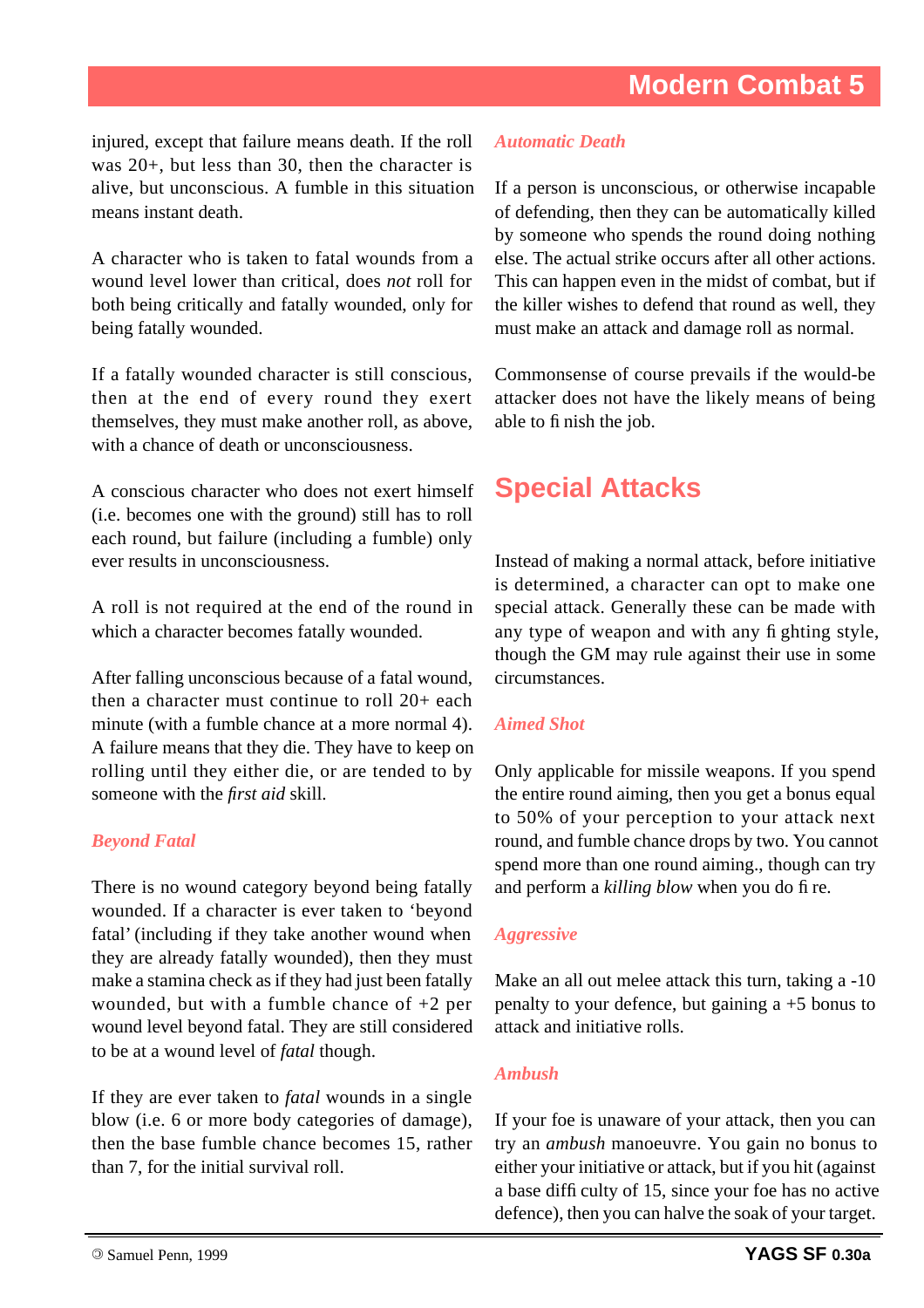Further, the attack counts as a *killing blow* (see below). You can not also defend in the same round you try an ambush.

#### *Defensive*

Spend this turn fi ghting defensively with a melee weapon, gaining  $a + 5$  bonus to your defence, but suffering a -10 penalty to your attack and initiative.

#### *Disarm*

Initiative is automatically lost, but on a successful attack both combatants must make an opposed dexterity  $\times$  weapon skill roll. If the attacker equals or exceeds the defender, then the defender is disarmed. This manoeuvre cannot be performed if the attacker's weapon is two size categories smaller than the defender's.

#### *Feint*

Make no attack this turn (but you may defend as normal) , but gain +5 to your melee initiative and attack roll next turn.

#### *Killing Blow*

When attempting this manoeuvre, you automatically loose initiative, and suffer a -15 penalty to your attack. On a successful attack though, if you cause at least two full body categories of damage (e.g. From *hurt* down to *medium*), you decapitate (or otherwise) your foe (generally something which normally results in instant death).

#### *Subduing Attack*

Any attack with a melee weapon can be turned into a subduing attack, causing short term fatigue instead of body levels of damage. The weapon only gets half its damage bonus, since it is being used in a non-effi cient way (such as the flat of a sword).

This attack form can be combined with others, including *killing blow* or *ambush*, the result of which is to knock out the target rather than kill them. *Some* missile attacks may use this technique, at GMs discretion (a thrown axe could (by hitting with the handle or flat of the blade), but a normal arrow couldn't).

#### *Weapon Smash*

This is a brute force disarm manoeuvre with a melee weapon. You loose initiative, and suffer -5 to your attack roll. On a successful attack, both opponents make opposed damage rolls, and if the attacker wins, the defender looses their weapon.

#### **Special Firearm Attacks**

In addition to the above attacks, fi rearms are often capable of making special attacks of their own, mostly because of their automatic fi re capability.

There is little to be gained from *not* taking one of these options during an attack with a fi rearm.

#### *Full Auto*

Any weapon capable of automatic fi re can be used with this option. The attacker chooses how many ten round bursts are to be fi red (bursts smaller than ten rounds can only be fi red if there aren't enough rounds remaining to make up a full burst), and each is rolled as a separate attack. The weapon's attack bonus is ignored for purposes of fully automatic fi re, and other options, such as ambush, killing blow or aimed shots cannot be combined with this attack.

For each burst that hits, roll damage as normal. If there are between four and six rounds in the burst, any damage done is doubled. If there are seven or more rounds, the damage is tripled.

If at least one body level is not caused to the target, then the damage is increased by  $+1$  per round in the burst, and damage recalculated (though damage caused because of this is not multiplied).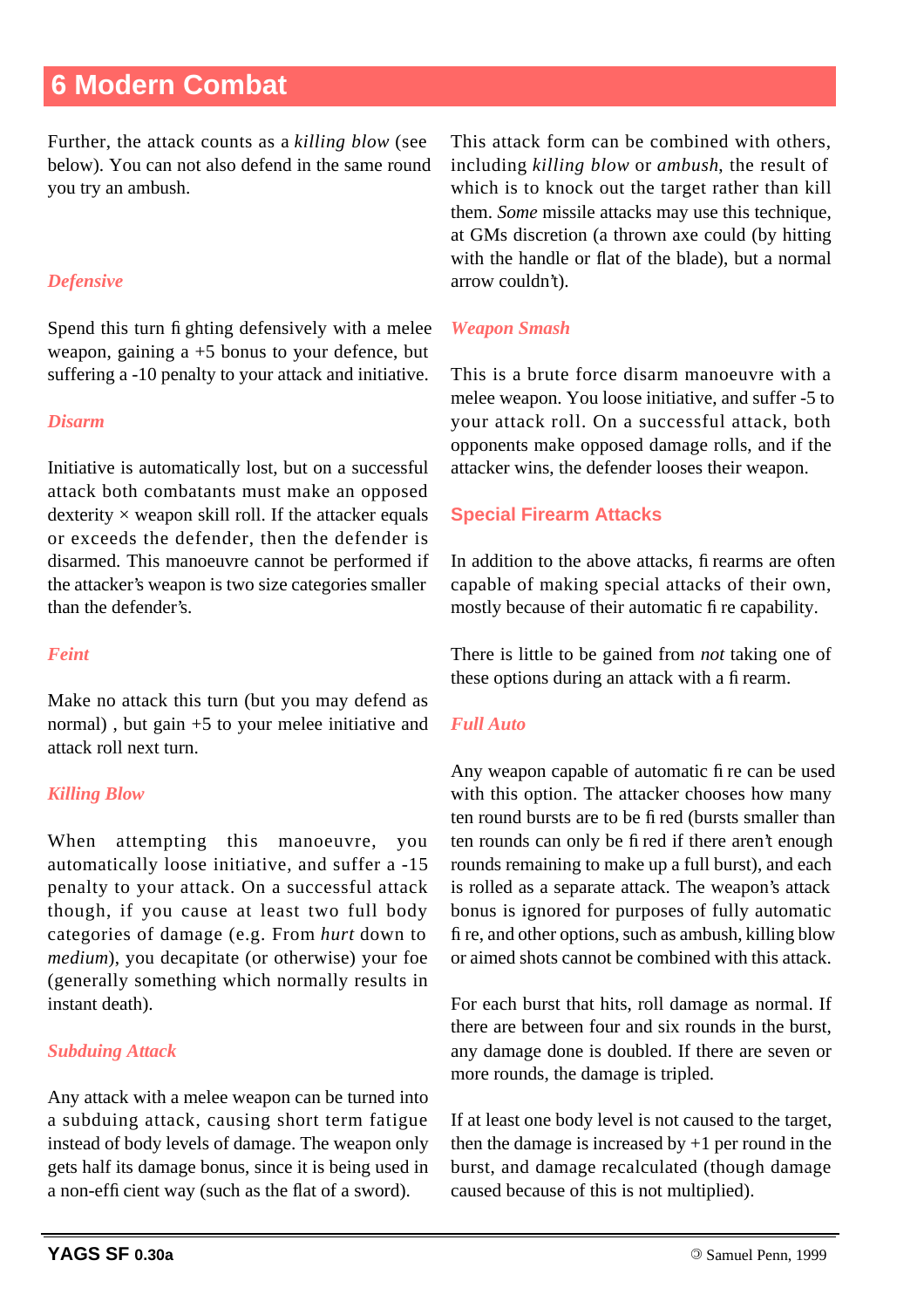Each burst can be fi red at separate targets if desired. Subsequent bursts suffer a cumulative recoil penalty. However, bursts may be 'walked' onto a target if all bursts are aimed at a single target. For each burst beyond the fi rst, there is a cumulative  $+5$ bonus to hit (though there is still a recoil penalty).

The maximum number of rounds that can be fi red in a round is equal to the rate of fi re of the weapon.

#### *Multiple Shots*

Anyone using a semi-automatic fi rearm can make multiple attacks each round, simply by pulling the trigger more than once. The fi rst attack is made as normal, and each further attack occurs 10 initiative steps later, with a cumulative recoil penalty. A gun with a recoil penalty of -3, gives -3 to the attack roll for the second shot, -6 for the third, -9 for the fourth etc. As many shots can be made, at either the same or multiple targets, as the gun has rounds. No shots can be fi red after initiative 0 though.

#### *Single Shot*

A single shot is fi red from the weapon, gaining twice the normal attack bonus of the weapon. This can be combined with an aimed shot. There is a -10 penalty to initiative for this attack.

#### *Triple Shot*

A triple shot is a group of three shots fi red at the same target. A single attack roll is rolled, and if it succeeds, there is a single damage roll, which gains  $a + 10$  bonus.

# **Encumbrance and Fatigue**

The more weapons, armour and equipment a character carries, they harder they will fi nd it to fi ght, and the quicker they will tire.

A character can carry a load in kilogrammes equal to their strength without penalty. Every two kilogrammes of equipment they carry above that, gives them a -1 to all physical actions, including fatigue rolls.

#### **Fatigue in Combat**

During a combat, it is probable that character's will begin to tire after several rounds of fi ghting. At the end of the third round of combat, and at the end of every three rounds after that, each character should make a health  $\times$  stamina roll against a difficulty of 10. Failure means that they gain one short term fatigue.

Every fatigue roll after the first is at a cumulative  $+5$ diffi culty. Penalties for encumbrance, wounds and fatigue affect the roll.

A character can opt to spend a round resting, in which case no attacks or defences are performed, but the next fatigue roll is at diffi culty 10.

### **Knockdown**

If the damage from a single attack (before being reduced by the target's soak) is greater than  $(2 \times$  strength) + agility, then the target is knocked down and stunned, gaining one short term fatigue, even if the actual damage that gets through armour is zero.

A knocked down character is considered to be prone until they regain their feet, which takes an attack action.

# **Recovery from Wounds**

A wounded character who does not have their wounds seen to will deteriorate over time. With the exception of fatally wounded characters, every hour that a character goes without having fi rst aid applied, gains them one level of long term fatigue.

It takes one minute to apply fi rst aid to a wounded